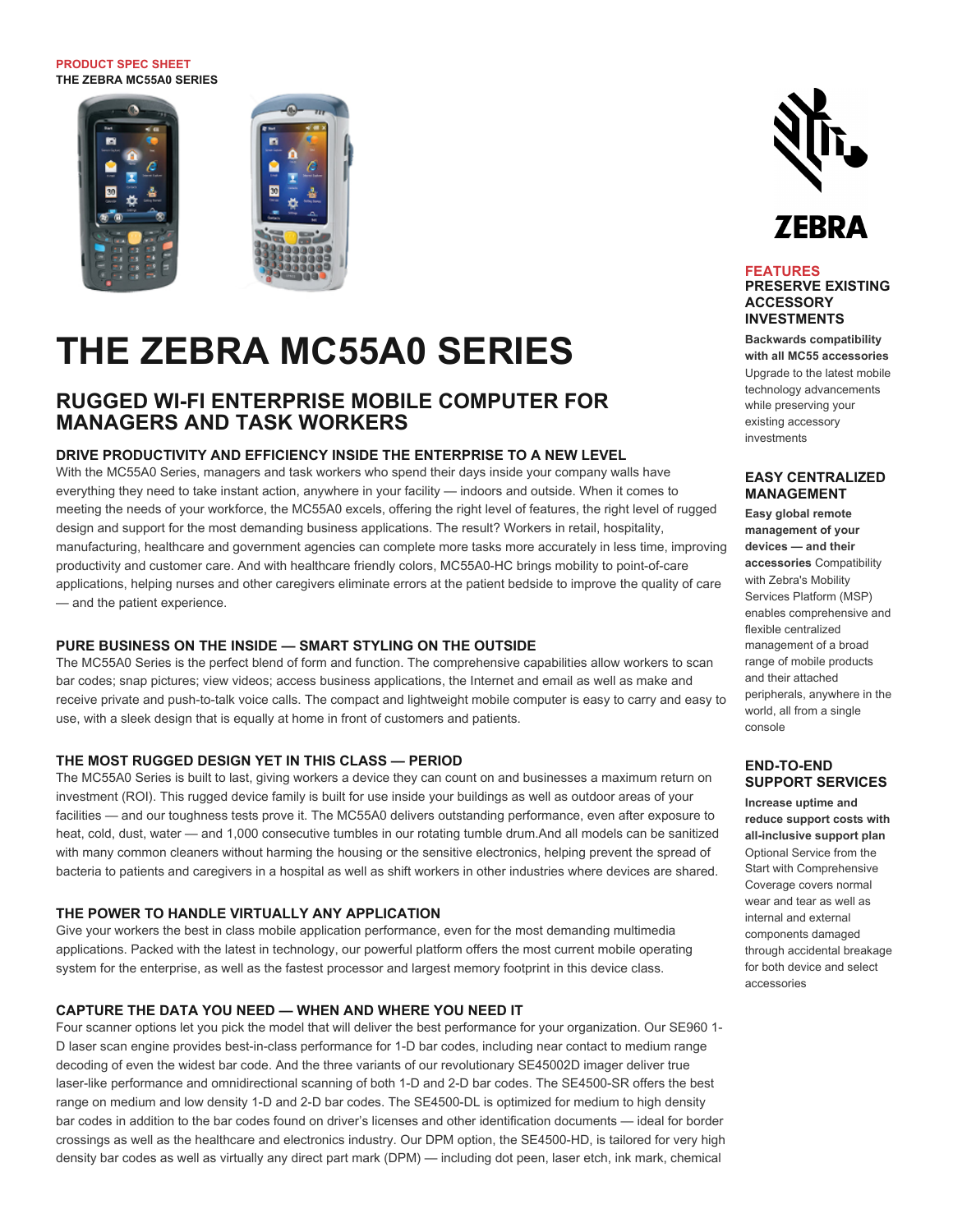etch, inkjet mold, cast and thermal spray — enabling automotive and aeronautics manufacturers to easily track and trace every part to improve safety and comply with government regulations. And if you need to capture photos, videos, or documents in addition to bar codes, no problem — just add our high-resolution 3.2 MP autofocus color camera.

#### **PROTECT YOUR DATA WITH GOVERNMENT-GRADE SECURITY**

Wireless solutions create an instant concern for businesses and government agencies — data security. In addition to standard support for all the latest wireless authentication and encryption protocols and Zebra's tested and certified Virtual Private Networks (VPNs), the MC55A0 adds native FIPS 140-2 Level 1 certification, bringing government grade security to businesses and government agencies alike. Unlike many other mobile computers, our security features protect your data and productivity, without impacting performance.

#### **THE INTELLIGENCE TO SENSE AND ACT ON THE ENVIRONMENT**

Get real value with our business-class implementation of the accelerometer. We start with the typical ability to automatically switch the display between portrait and landscape modes based on device orientation, and build from there. Right out of the box, you can get the power saving functionality that helps ensure full shift operation on a single battery charge. With just a few clicks, you can configure the device to enter sleep mode if movement is not detected in a specified period of time, or if the display is face down. In addition, the MC55A0 automatically detects and logs drops, helping to increase worker accountability for device condition. And the open architecture allows enterprises to integrate the accelerometer data into customized applications to improve the safety of technicians working in remote areas of your facility — and prevent device theft.

#### **UNPARALLELED VOICE FUNCTIONALITY AND QUALITY**

Unlike many mobile computers, the MC55A0 is designed from the ground up to enable voice as well as data over your WLAN. The result is a superior user experience, highly cost-effective voice communications and a broad voice feature set. Start with the ability to turn the MC55A0 into a mobile version of your deskphones. Then add a push-to-talk connection to practically any other Zebra mobile device, including other mobile computers, EAM smartphones and even two-way radios on completely different networks.\* This powerful combination allows workers to place one-to-one calls in sensitive environments, such as healthcare, while retail and other managers can easily reach an entire workgroup at the press of a button — eliminating intrusive overhead paging systems that affect the customer experience. Handset and speakerphone modes allow workers to choose privacy or hands-free convenience, meeting the needs of the job…and the moment. And since voice and data services are delivered over the WLAN, in-building cellular coverage issues that can affect voice quality are eliminated.

#### **THE ZEBRA ADVANTAGE: WORLD CLASS PARTNERS SUPPORT**

When you choose Zebra, our award-winning partner channel provides access to a best-in-class, broad set of ready-to-go and custom applications in your industry, minimizing deployment time and cost. No matter what help your business might need, we have a service that delivers. If you are implementing your first mobilitysolution, we can provide assistance at every stage — from planning and assessment through design, deployment and ongoing management and support. If you are adding new applications, we can help you identify whether your present wireless LAN can handle the increased load — as well as any other gaps that need to be addressed to ensure smooth deployment. Since even the most rugged devices require a support plan, Service from the Start with Comprehensive Coverage will keep your devices up and running at peak performance. This unique all-inclusive service covers normal wear and tear as well as internal and external components damaged through accidental breakage, significantly reducing unforeseen repair expenses.

### **Empower your indoor workforce to get more done in a day with the MC55A0 Series.**

To find out how, visit **[www.zebra.com/mc55a0](http://www.zebra.com/mc55a0)** or access our global contacts directory at **[www.zebra.com/contact](http://www.zebra.com/contact)**

### **ADDITIONAL FEATURES**

### **HIGH-POWERED PLATFORM**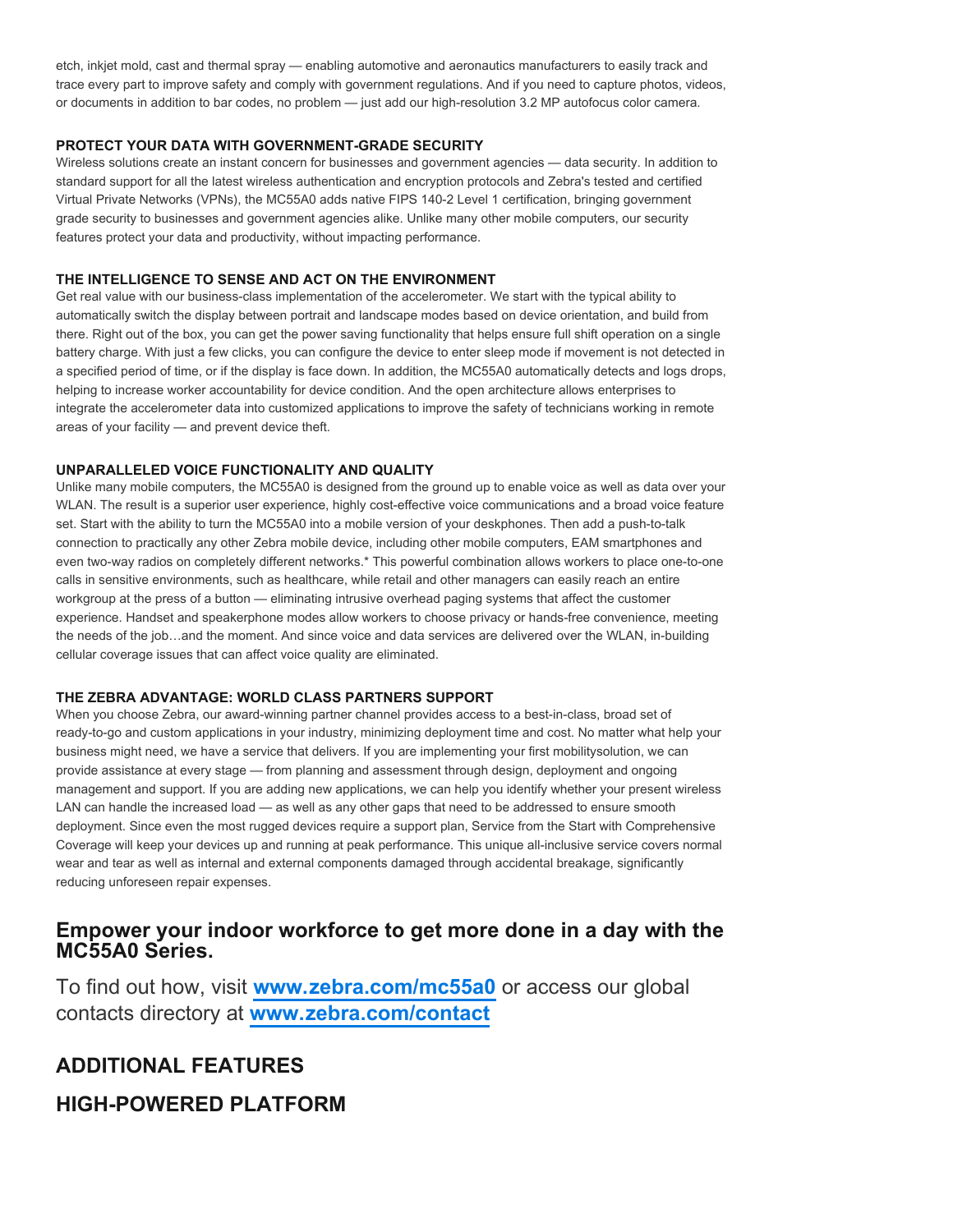#### **Zebra MAX** *MPA 2.0* **MPA**

Our latest best-in-class standards-based technology architecture that provides numerous benefits **Powerful microprocessor designed for mobility**

The Marvell® PXA320 @ 806 MHz provides best-in-class application performance coupled with ubiquitous mobility inside the enterprise — even on the most demanding multi-media applications

#### **The memory to support any application**

256MB RAM/1GB Flash and a user accessible microSD card slot with support up to 32GB provide the memory space required to enable robust performance for database and other processing intensive applications

#### **The most advanced mobile operating system for the Enterprise**

Microsoft® Windows Embedded Handheld 6.5 Classic increases interoperability with existing enterprise infrastructure; enhances security features; provides a more flexible development platform; improves mobile messaging collaboration **Protects your application investments**

Support for Zebra's Enterprise Mobility Developer Kit (EMDK) APIs preserves existing application investments by enabling easy and cost-effective porting of applications from other Zebra mobile computers

# **ADVANCED WIRELESS CONNECTIVITY**

#### **Works on virtually any wireless LAN**

The 802.11a/b/g tri-mode radio connects to both 2.4GHz and 5GHz WLANs for cost-effective voice and data connectivity in the office and hot spots; 802.11a (5GHz band) support enables segmentation of voice traffic to ensure voice quality

#### **The most advanced Bluetooth functionality**

Bluetooth® v2.1 with EDR provides a wireless connection to more device types, including modems, printers, headsets ; simplifies pairing; improves security; reduces power consumption; supports either Microsoft or Stonestreet stacks

### **GOVERNMENT GRADE SECURITY OVER VIRTUALLY ANY WLAN**



Bring wired-line security to your wireless communications without impacting wireless performance through a multitude of security features, including: native FIPS 140-2 Level 1 certification; support for all the latest encryption and authentication protocols; compatibility with Zebra's Mobile Security Suite for device-level protection ( device level firewall, intrusion prevention, enforced authentication, data encryption and integrity monitoring protect the data that is resident on and in transit to and from your MC55A0 devices); and compatibility with Zebra's Mobile Virtual Private Networks (MVPNs)

# **THE MOST RUGGED DESIGN**

**Zebra MAX** *Rugged* **for industry leading rugged design — and reliability Drop (impact) test** Multiple 6 ft./1.8 m drops per MIL-STD 810G **Tumble (endurance) test** Reliable operation after 1,000 1.6 ft./0.5 m consecutive tumbles (2,000 hits) in Zebra's tumble drum **IP64 sealing** Complete protection against dust and splashing liquids **Patented Monocoque 'unibody' housing** Greatly improves structural stability and ability to handle the twisting common in a fall or bump **Patented industrial-grade connector** Improves the reliability and durability of the accessory point of interface **Improved shock absorption for internal components** A rigid yet lightweight magnesium frame encases the main circuit board and all electronics **Rugged display construction**

Space between display and touchscreen helps prevent damage to the display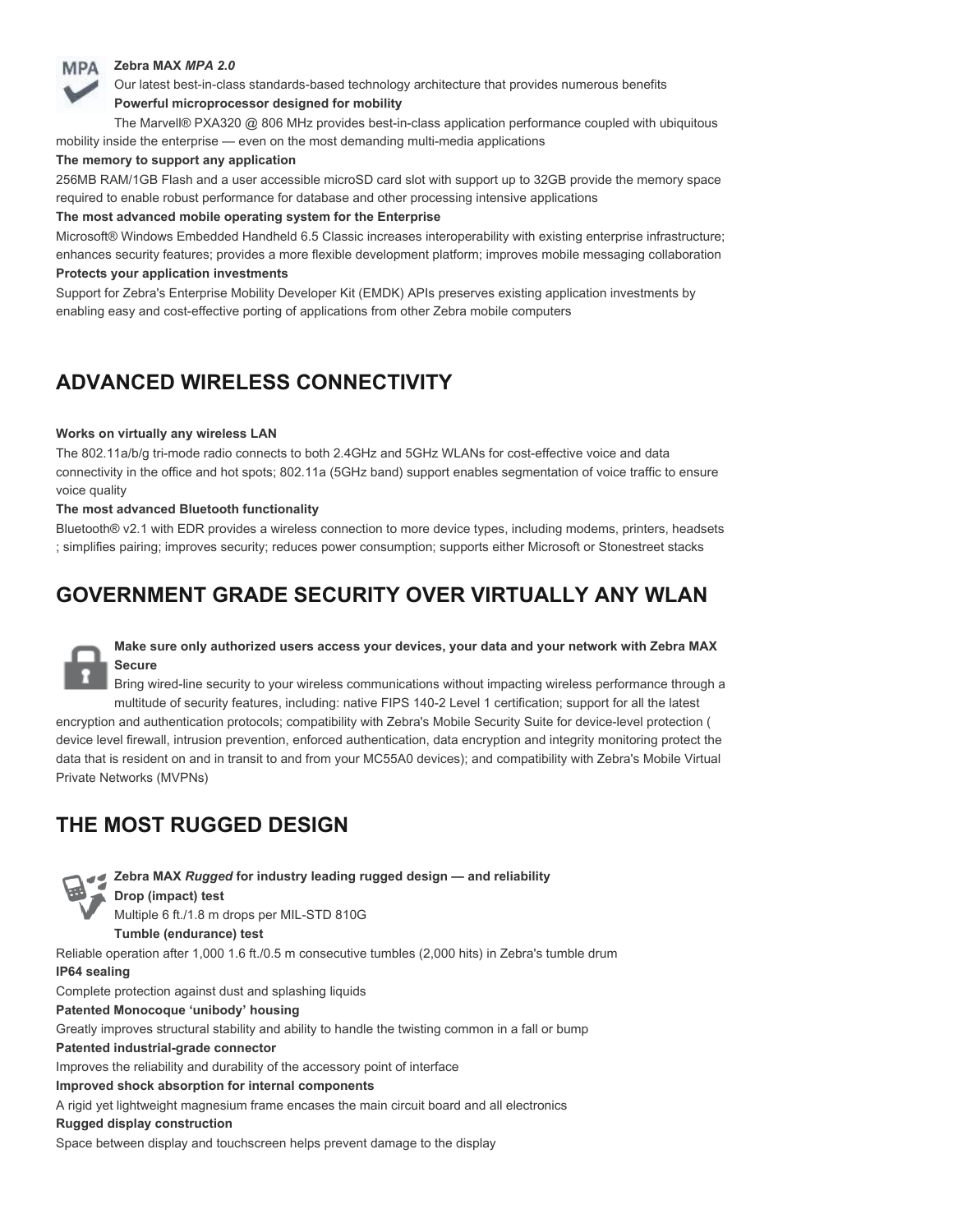# **AUTOMATE THE CAPTURE OF VIRTUALLY ANY TYPE OF DATA**

# **Zebra MAX** *Data Capture* **for advanced high-performance multi-mode data capture**

Choose one of four bar code scanning options that can read even damaged and poor quality codes:

### **1-D Scanners**

**SE960:** High performance 1-D scanning — adaptive scanning maximizes the range and enables scanning

of codes that are damaged or underneath shrinkwrap.

#### **2-D Imagers**

Zebra's SE4500 latest generation 2-D imager offers unparalleled laser-like performance on both 1-D and 2-D bar codes and omnidirectional rapid-fire easy scanning — no need to align bar code and aiming pattern. Choose one of three options:

**SE4500-SR:** Optimized for low/medium density standard range scanning of 1-D/2-D bar codes

**SE4500-DL:** Optimized for medium to high density 1-D/2-D bar codes as well as the PDF bar codes found on driver's licenses and other identification cards — ideal for gate access and border crossings for identity management; patient wristbands and unit doses in healthcare point of care applications; and the high density codes common in the electronics industry

**SE4500-HD:** Optimized for very high-density 1-D/2-D codes and the direct part marks common in manufacturing

#### **High resolution camera**

Add a 3.2 MP auto-focus flash-enabled digital color camera with user-controllable flash to capture photos, videos, documents with legible fine print and bar codes (for intermittent scanning applications)

### **BUSINESS-CLASS MOTION SENSING**



#### **Zebra MAX** *Sensor* **for the intelligence to sense — and act — on motion**

Automatically rotates screen to match device orientation; automatically reverts to sleep mode when not in use to preserve battery power; landscape mode improves the display of data-intensive applications; enables utilization of sensor data in custom applications

# **ADVANCED ERGONOMICS**

#### **Advanced sleek design for ease of use and user comfort**

Specifically designed for one-handed operation — data entry is easy regardless of hand size with minimal movement **Crystal clear text and graphics with Zebra MAX** *Display*

3.5 inch extra-crisp high-resolution color VGA touchscreen display is easy to view in virtually any lighting condition indoors and outside; additional white pixel improves contrast; energy-efficient engineering delivers twice the brightness at half the power of typical displays

#### **A family of keypads for global data entry flexibility**

Numeric, QWERTY, AZERTY, QWERTZ and NAV PIM support a wide range of applications all around the world

\* Two-way radios require the Radio Link Server (RLS)

# **SPECIFICATIONS CHART**

| PHYSICAL CHARACTERISTICS |                                                                                                                            | <b>1-D LASER SCANNER (SE960)</b> |                                                                               |
|--------------------------|----------------------------------------------------------------------------------------------------------------------------|----------------------------------|-------------------------------------------------------------------------------|
| <b>Dimensions</b>        | With rechargeable 2400 mAh<br>Lithium Ion battery:<br>5.78 in. L x 3.03 in. W x 1.06 in. D<br>147 mm L x 77 mm W x 27 mm D | <b>Optical Resolution</b>        | 0.005 in. minimum element width                                               |
|                          |                                                                                                                            | Roll                             | $± 35^\circ$ from vertical                                                    |
|                          |                                                                                                                            | <b>Pitch Angle</b>               | $± 65°$ from normal                                                           |
| Weight                   | 11.1 oz./315 g (with rechargeable<br>2400 mAh Lithium Ion battery)                                                         | <b>Skew Tolerance</b>            | $±$ 40 $^{\circ}$ from normal                                                 |
|                          |                                                                                                                            | <b>Ambient Light</b><br>Immunity | Tolerant to typical artificial indoor<br>and natural outdoor (direct sunlight |
| <b>Display</b>           | 3.5 in Color VGA,<br>super bright 900 NITS                                                                                 |                                  |                                                                               |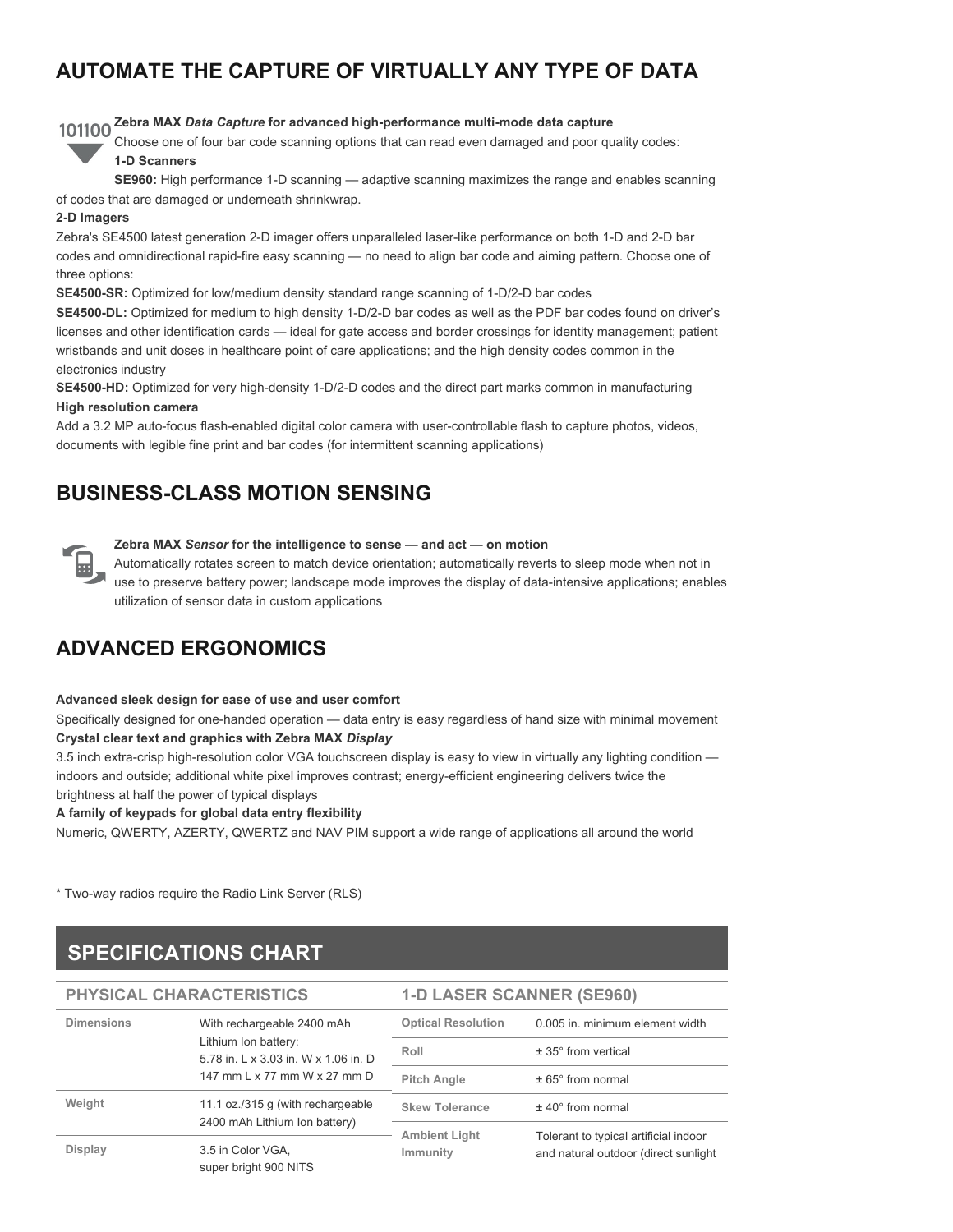| <b>Touch Panel</b><br><b>Display Backlight</b> | Glass analog resistive touch<br>LED backlight                                                                           |                                                          | ) lighting<br>conditions. Fluorescent,<br>Incandescent, Mercury Vapor,                |
|------------------------------------------------|-------------------------------------------------------------------------------------------------------------------------|----------------------------------------------------------|---------------------------------------------------------------------------------------|
| <b>Standard Battery</b>                        | Rechargeable Lithium Ion 3.7V,<br>2400 mAh Smart Battery                                                                |                                                          | Sodium Vapor,<br>LED: 450 Ft Candles (4,844 Lux)<br>Sunlight: 10000 Ft Candles (      |
| <b>Extended Battery</b>                        | Rechargeable Lithium Ion 3.7V,<br>3600 mAh Smart Battery                                                                |                                                          | 107,640 Lux)<br>Note: LED lighting with high AC<br>ripple content can impact scanning |
| <b>Backup Battery</b>                          | Ni-MH battery (rechargeable)<br>18mAh 2.4V (not user accessible)                                                        | <b>Scan Rate</b>                                         | performance.                                                                          |
| <b>Expansion Slot</b>                          | microSD slot (maximum 32GB)                                                                                             | Scan Angle (typical)                                     | 104 (± 12) scans/sec (bidirectional)<br>Wide: (Default) 47°; Medium: 35°;             |
| Comm. Interface                                | USB 1.1 Host and Client                                                                                                 |                                                          | Narrow: 10°                                                                           |
| <b>Notification</b>                            | Audible tone plus multi-color LEDs,<br>Vibrate                                                                          | 2-D IMAGER ENGINE (SE4500,                               |                                                                                       |
| <b>Keypad Options</b>                          | Numeric, QWERTY, AZERTY,<br>QWERTZ and NAV PIM                                                                          | <b>SE4500-DL, SE4500-HD)</b><br><b>Sensor Resolution</b> | 752 H x 480 V pixels (gray                                                            |
| Audio                                          | Speaker, microphone, receiver (for                                                                                      |                                                          | scale)                                                                                |
|                                                | handset mode use) and Bluetooth<br>audio headsets                                                                       | Roll                                                     | $360^\circ$                                                                           |
|                                                |                                                                                                                         | <b>Pitch Angle</b>                                       | $± 60°$ from normal                                                                   |
|                                                | <b>PERFORMANCE CHARACTERISTICS</b>                                                                                      | <b>Skew Tolerance</b>                                    | $± 60°$ from normal                                                                   |
| <b>CPU</b>                                     | Marvell™ PXA 320 @ 806 MHz<br>processor                                                                                 | <b>Ambient Light</b>                                     | Total darkness to 9,000 ft.<br>candles/96,900 lux                                     |
| <b>Operating System</b>                        | Microsoft® Windows Embedded<br>Handheld 6.5 Classic                                                                     | Aiming Element (<br>VLD)                                 | 655 nm $±$ 10 nm                                                                      |
| Memory                                         | 256 MB RAM/1 GB Flash                                                                                                   | <b>Illumination Element</b>                              | 625 nm $\pm$ 5 nm                                                                     |
|                                                |                                                                                                                         | <b>Field of View</b>                                     | Horizontal: 40°; Vertical: 25°                                                        |
| <b>USER ENVIRONMENT</b>                        |                                                                                                                         | Ranges                                                   |                                                                                       |
| <b>Operating Temp</b>                          | 14° F to 122° F/-10° C to 50° C                                                                                         | <b>SR Focus Range</b>                                    |                                                                                       |
| Storage Temp.<br>Humidity                      | -40° F to 158° F/-40° C to 70° C                                                                                        | 5 mil Code 39:                                           | Near: 2.1 in./53 mm)<br>Far: 7.5 in./191 mm                                           |
| Drop Spec                                      | 95% non-condensing<br>Multiple 6 ft./1.8 m drops per                                                                    | <b>100% UPC/EAN:</b>                                     | Near: 1.6 in./41 mm)<br>Far: 15.5 in./394 mm                                          |
|                                                | MIL-STD 810G<br>specifications                                                                                          | 6.7 mil PDF417:                                          | Near: 3.4 in./86 mm<br>Far: 7.1 in./180 mm                                            |
| <b>Tumble Spec</b>                             | 1000 1.6 ft./0.5 m tumbles (<br>equivalent to 2,000 hits) per IEC                                                       | <b>DL Focus Range</b>                                    |                                                                                       |
| Sealing                                        | tumble specifications<br>IP64 per IEC sealing specifications                                                            | 5 mil Code 39:                                           | Near: 1.4 in./36 mm<br>Far: 7.3 in./185 mm                                            |
| Clock                                          | Integrated real time clock                                                                                              | 100% UPC/EAN:                                            | Near: 1.6 in./41 mm                                                                   |
| Electrostatic                                  | 15KV Air                                                                                                                |                                                          | Far: 12 in./305 mm                                                                    |
| Discharge (ESD)                                | 8KV Touch                                                                                                               | 5 mil PDF417:                                            | Near: 2.8 in./71 mm<br>Far: 4.5 in./114 mm                                            |
| <b>BATTERY PERFORMANCE</b>                     |                                                                                                                         | <b>HD Focus Range</b>                                    |                                                                                       |
| <b>User Profiles</b>                           | Minimally 8 hours based on 600<br>scans and WLAN transmits per<br>hour with display on<br>and standard capacity battery | 3 mil Code 39:                                           | Near: 1.6 in./41 mm<br>Far: 3.8 in./97 mm                                             |
|                                                |                                                                                                                         | 4 mil PDF417:                                            | Near: 1.8 in./46 mm<br>Far: 3.5 in./89 mm                                             |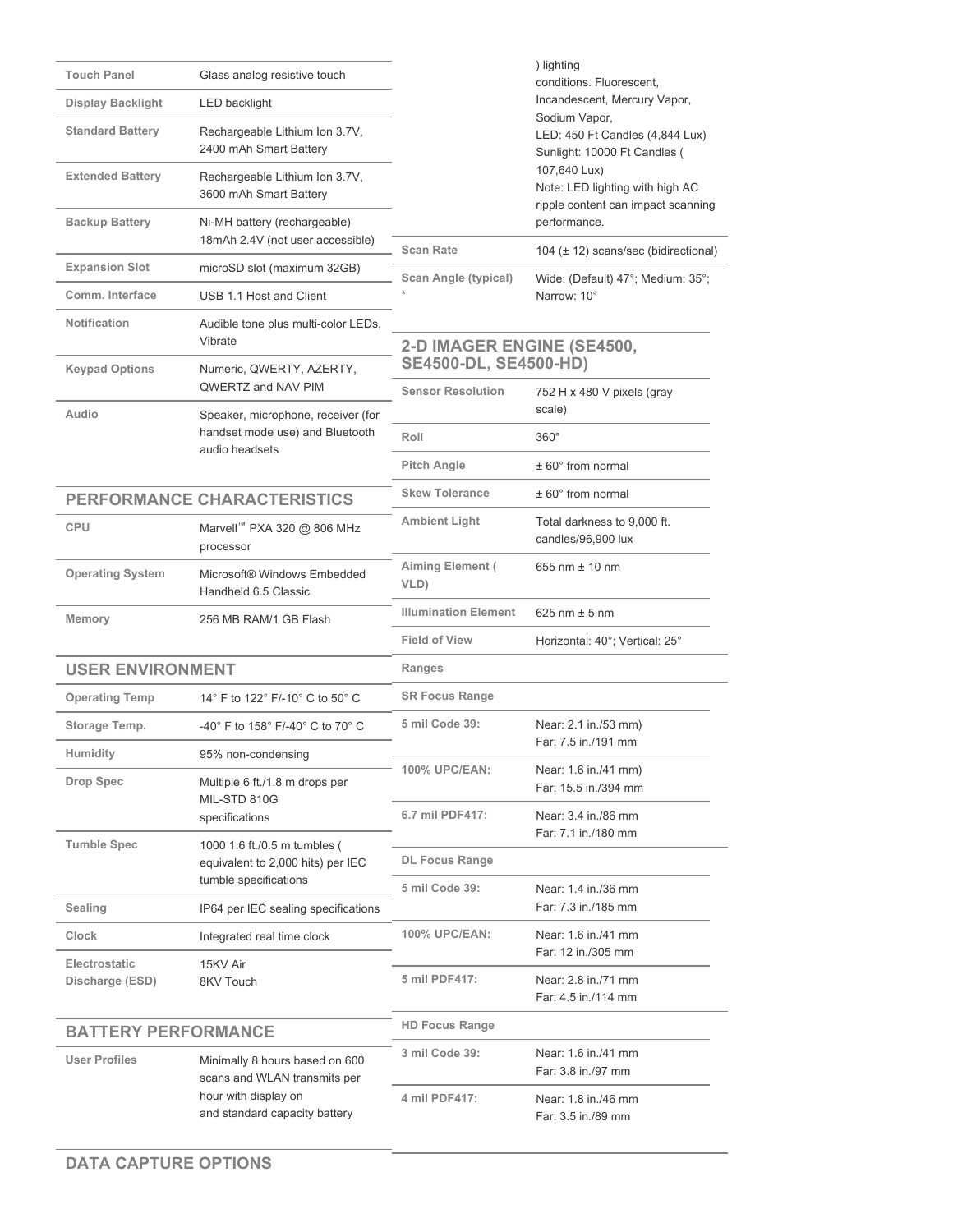| <b>Options</b><br>Multiple configurations available: 1-<br>D SE960 laser scanner; 2-D                                                                                                                                                                                                                                                    |                                                                                                                                                                                                                                                                                                                                                                                                       | WIRELESS LAN VOICE AND DATA<br><b>COMMUNICATIONS</b> |                                                                                                                                                                                               |
|------------------------------------------------------------------------------------------------------------------------------------------------------------------------------------------------------------------------------------------------------------------------------------------------------------------------------------------|-------------------------------------------------------------------------------------------------------------------------------------------------------------------------------------------------------------------------------------------------------------------------------------------------------------------------------------------------------------------------------------------------------|------------------------------------------------------|-----------------------------------------------------------------------------------------------------------------------------------------------------------------------------------------------|
|                                                                                                                                                                                                                                                                                                                                          | SE4500-SR imager; 2-D                                                                                                                                                                                                                                                                                                                                                                                 | Radio                                                | Tri-mode IEEE® 802.11a/b/g                                                                                                                                                                    |
| <b>Bluetooth</b>                                                                                                                                                                                                                                                                                                                         | SE4500-HD imager; 2-D SE4500-<br>DL imager; 3.2 megapixel color<br>camera option available<br><b>WIRELESS PAN DATA</b><br>Class II, v 2.1 Enhanced Data Rate                                                                                                                                                                                                                                          |                                                      | WPA2, WEP (40 or 128 bit), TKIP,<br>TLS, TTLS (MS-CHAP), TTLS (<br>MS-CHAP v2), TTLS (CHAP),<br>TTLS-MD5, TTLS-PAP, PEAP-TLS<br>, PEAP (MS-CHAP v2), AES,<br>LEAP, CCXv4 certified; FIPS 140- |
|                                                                                                                                                                                                                                                                                                                                          | (EDR); integrated antenna                                                                                                                                                                                                                                                                                                                                                                             | Antenna                                              | 2 certified                                                                                                                                                                                   |
|                                                                                                                                                                                                                                                                                                                                          |                                                                                                                                                                                                                                                                                                                                                                                                       | <b>Data Rates</b>                                    | Internal (Primary and Diversity)                                                                                                                                                              |
| <b>CLEANING INSTRUCTIONS</b>                                                                                                                                                                                                                                                                                                             |                                                                                                                                                                                                                                                                                                                                                                                                       | Supported                                            | 1, 2, 5.5, 6, 9, 11, 12, 18, 24, 36,<br>48 and 54 Mbps                                                                                                                                        |
| <b>Approved Cleanser Active Ingredients:</b><br>100% of the active ingredients in any cleaner must<br>consist of one or some combination of the following:<br>isopropyl alcohol; bleach/sodium hypochlorite;<br>hydrogen peroxide; mild dish soap                                                                                        |                                                                                                                                                                                                                                                                                                                                                                                                       | <b>Operating Channels</b>                            | Chan 8-165 (5040 - 5825 MHz),<br>Chan 1-13 (2412-2472 MHz),<br>Chan 14 (2484 MHz)<br>Japan only, Actual operating<br>channels/frequencies depend on                                           |
| Harmful Ingredients:                                                                                                                                                                                                                                                                                                                     | The following chemicals are known to damage the                                                                                                                                                                                                                                                                                                                                                       |                                                      | regulatory rules and certification<br>agency                                                                                                                                                  |
| plastics on the MC55A0 Series and should not come in<br>contact with the device: ammonia solutions, compounds<br>of amines or ammonia; acetone; ketones; ethers;<br>aromatic and chlorinated hydrocarbons; acqueous or<br>alcoholic alkaline solutions; ethanolamine; toluene;<br>trichloroethylene; benzene; carbolic acid; TB-lysoform |                                                                                                                                                                                                                                                                                                                                                                                                       | Voice<br>Communication                               | Voice-over-IP ready, Wi-Fi <sup>""</sup> -<br>certified, IEEE 802.11a/b/g direct<br>sequence wireless LAN, Wi-Fi<br>Multimedia™ (WMM), Zebra Voice<br>Quality Manager (VQM)                   |
| <b>Cleaning Instructions:</b><br>Do not apply liquid directly to the MC55A0 Series.<br>Dampen a soft cloth or use pre-moistened wipes. Do not<br>wrap the device in the cloth or wipe, but gently wipe the<br>unit. Be careful not to let liquid pool around the display                                                                 |                                                                                                                                                                                                                                                                                                                                                                                                       | <b>REGULATORY</b>                                    |                                                                                                                                                                                               |
|                                                                                                                                                                                                                                                                                                                                          |                                                                                                                                                                                                                                                                                                                                                                                                       |                                                      |                                                                                                                                                                                               |
|                                                                                                                                                                                                                                                                                                                                          |                                                                                                                                                                                                                                                                                                                                                                                                       | <b>Electrical Safety</b>                             | Certified to UL/cUL 60950-1, IEC/<br>EN60950-1                                                                                                                                                |
| use.<br><b>Special Cleaning Notes:</b>                                                                                                                                                                                                                                                                                                   | window or other places. Allow the unit to air dry before<br>Many vinyl gloves contain phthalate additives, which are<br>often not recommended for medical use and are known<br>to be harmful to the housing of the MC55A0 Series. The                                                                                                                                                                 | <b>WLAN</b> and<br><b>Bluetooth (PAN)</b>            | USA: FCC Part 15.247, 15.407<br>Canada: RSS-210, RSS 310<br>EU: EN 300 328, EN 300 440-2,<br>EN 301 893<br>Japan: ARIB STD-T33, ARIB<br>STD-T66, ARIB STD-T70 & T71<br>Australia: AS/NZS 4268 |
|                                                                                                                                                                                                                                                                                                                                          | mobile computers should not be handled while wearing<br>vinyl gloves containing phthalates, or before hands are<br>washed to remove contaminant residue after gloves are<br>removed. If products containing any of the harmful<br>ingredients listed above are used prior to handling the<br>MC55A0 Series, such as hand sanitizers that contain<br>ethanolamine, hands must be completely dry before | <b>RF Exposure</b>                                   | USA: FCC Part 2, FCC OET<br>Bulletin 65 Supplement C<br>Canada: RSS-102<br>EU: EN 50392<br>Australia: Radio communications<br>Standard 2003                                                   |
| plastics.                                                                                                                                                                                                                                                                                                                                | handling the MC55A0 Series to prevent damage to the                                                                                                                                                                                                                                                                                                                                                   | EMI/RFI                                              | North America: FCC Part 15, Class<br>B                                                                                                                                                        |
|                                                                                                                                                                                                                                                                                                                                          |                                                                                                                                                                                                                                                                                                                                                                                                       |                                                      | Canada: ICES 003 Class B<br>EU: EN55022 Class B, EN 301                                                                                                                                       |
| <b>COLOR CAMERA</b><br><b>Resolution</b>                                                                                                                                                                                                                                                                                                 | 3.2 megapixel                                                                                                                                                                                                                                                                                                                                                                                         |                                                      | 489-1, EN 301 489-17, EN 301                                                                                                                                                                  |
| <b>Illumination</b>                                                                                                                                                                                                                                                                                                                      | User controllable flash                                                                                                                                                                                                                                                                                                                                                                               | <b>Laser Safety</b>                                  | 489-19, EN 60601-1-2<br>IEC/Class 2/FDA II in accordance                                                                                                                                      |
| Lens                                                                                                                                                                                                                                                                                                                                     | Auto focus                                                                                                                                                                                                                                                                                                                                                                                            |                                                      | with IEC60825-1/EN 60825-1                                                                                                                                                                    |

**The MC55A0 Series is warranted against defects in workmanship and materials for a period of 12 months** 

**WIRELESS LAN VOICE AND DATA**